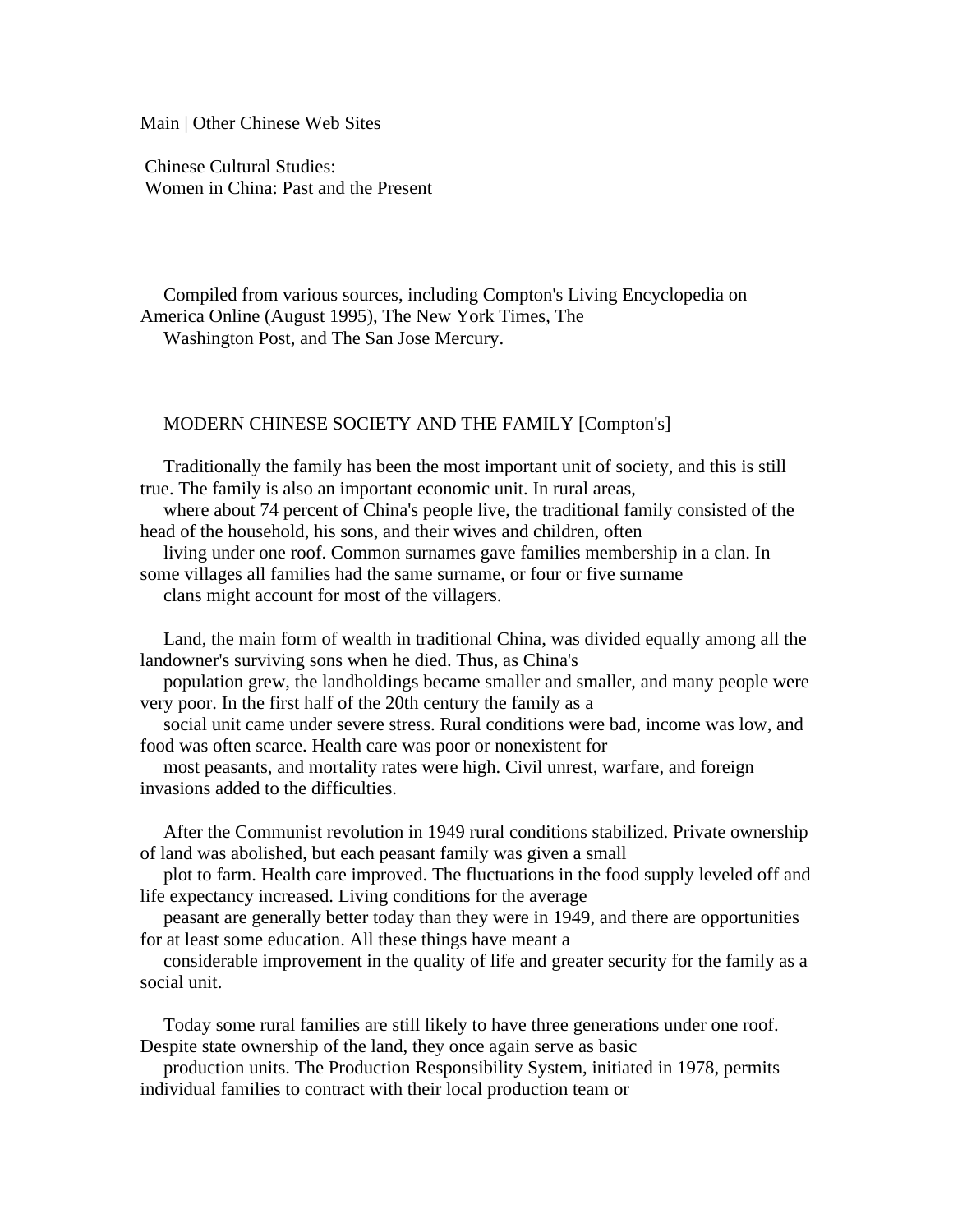brigade to lease land for farming. Production quotas are also contracted. Whatever is left after taxes are paid and quotas are met belongs to the family.

 If a family works hard, it can meet its contract quotas and also produce a surplus for consumption or sale. This program was designed to stimulate

 production, but one result has been to strengthen the role of the traditional family as a consuming and producing unit.

 Urban family life is different from that in rural areas. In the cities, families usually are smaller, often composed only of parents and children. Since both

 parents work, the children are left in day-care centers or schools. Sometimes couples are split up if their work units are not close together, and husband

 and wife may see each other only rarely. Despite such problems, family life for most people in the cities is stable, and family ties continue to play a

major role in the lives of both parents and children.

## THE BURDEN OF WOMANHOOD: THIRD WORLD, SECOND CLASS

Washington Post , April 25, 1993

## By JOHN WARD ANDERSON AND MOLLY MOORE

 When Rani returned home from the hospital cradling her newborn daughter, the men in the family slipped out of her mud hut while she and her

 mother-in- law mashed poisonous oleander seeds into a dollop of oil and forced it down the infant's throat.

 As soon as darkness fell, Rani crept into a nearby field and buried her baby girl in a shallow, unmarked grave next to a small stream.

 ``I never felt any sorrow,'' Rani, a farm laborer with a weather-beaten face, said through an interpreter. ``There was a lot of bitterness in my heart toward the baby because the gods should have given me a son.''

 Each year hundreds and perhaps thousands of newborn girls in India are murdered by their mothers simply because they are female. Some women

 believe that sacrificing a daughter guarantees a son in the next pregnancy. In other cases, the family cannot afford the dowry that would eventually be

demanded for a girl's marriage.

 And for many mothers, sentencing a daughter to death is better than condemning her to life as a woman in the Third World, with cradle-to-grave discrimination, poverty, sickness and drudgery.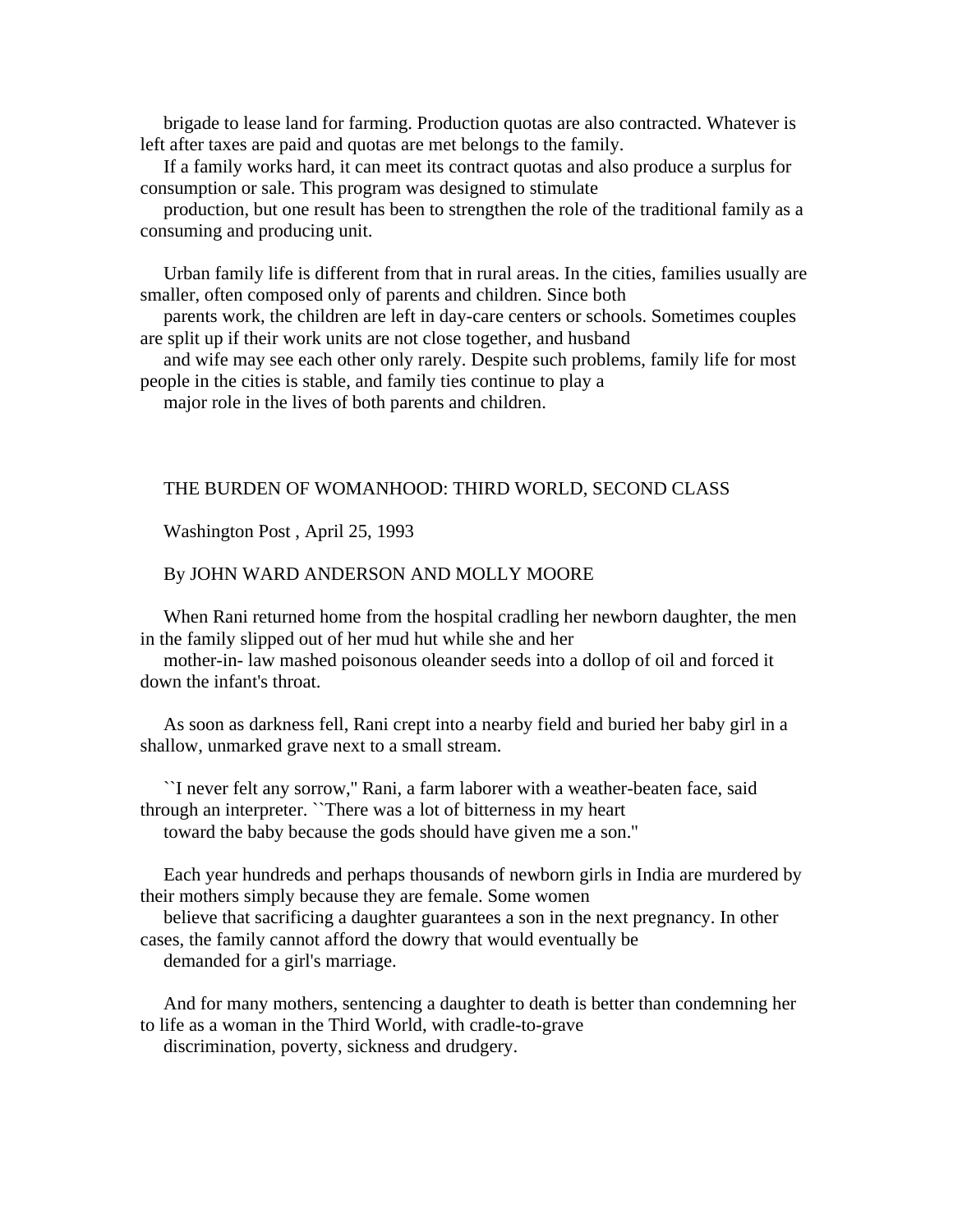``In a culture that idolizes sons and dreads the birth of a daughter, to be born female comes perilously close to being born less than human,'' the Indian

 government conceded in a recent report by its Department of Women and Child Development.

 While women in the United States and Europe often measure sex discrimination by pay scales and seats in corporate board rooms, women in the Third World gauge discrimination by mortality rates and poverty levels.

 ``Women are the most exploited among the oppressed,'' said Karuna Chanana Ahmed, a New Delhi anthropologist. ``I don't think it's even possible to eradicate discrimination, it's so deeply ingrained.''

 From South America to South Asia, women are often subjected to a lifetime of discrimination with little or no hope of relief. As children, they are fed

 less, denied education and refused hospitalization. As teen-agers, many are forced into marriage, sometimes bought and sold for prostitution and slave

 labor. As wives and mothers, they are treated little better than farmhands and baby machines. Should they outlive their husbands, they frequently are

 denied inheritance, banished from their homes and forced to live as beggars on the streets.

 While the forms of discrimination vary tremendously among regions, ethnic groups and age levels in the developing world, Shahla Zia, an attorney and

 women's activist in Islamabad, Pakistan, said there is a unifying theme: ``Overall, there is a social and cultural attitude where women are inferior -- and

discrimination tends to start at birth.''

 A woman's greatest challenge is an elemental one: simply surviving through a normal life cycle. In South Asia and China, the perils begin at birth, with the threat of infanticide.

 Like many rural Indian women, Rani, now 31, believed that killing her daughter 3 1/2 years ago would guarantee that her next baby would be a boy. Instead, she had another daughter.

 ``I wanted to kill this child also,'' she said, brushing strands of hair from the face of the 2-year-old girl she named Asha, or Hope. ``But my husband got

 scared because all these social workers came and said, `Give us the child.' `` Ultimately, Rani was allowed to keep her.

 She paused. ``Now I have killed, and I still haven't had any sons.'' Amravati, who lives in a village near Rani in the Indian state of Tamil Nadu, said she

 killed two of her own day-old daughters by pouring scalding chicken soup down their throats, one of the most widely practiced methods of infanticide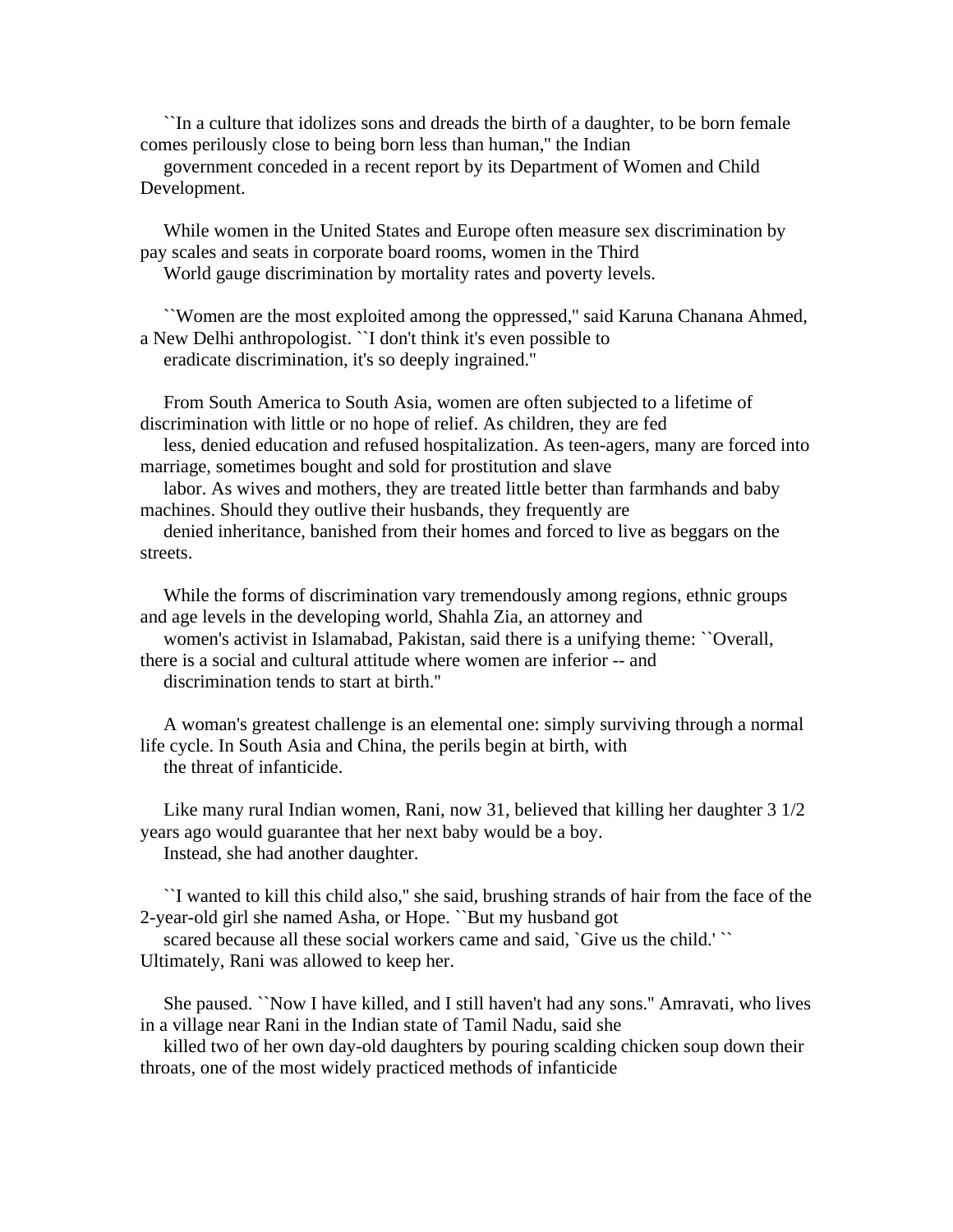in southern India. She showed where she buried their bodies -- under piles of cow dung in the tiny courtyard of her home.

 ``My mother-in-law and father-in-law are bedridden,'' said Amravati, who has two living daughters. ``I have no land and no salary, and my husband

 met with an accident and can't work. Of course it was the right decision. I need a boy. Even though I have to buy clothes and food for a son, he will

 grow on his own and take care of himself. I don't have to buy him jewelry or give him a 10,000-rupee (\$350) dowry.''

 Sociologists and government officials began documenting sporadic examples of female infanticide in India about 10 years ago. The practice of killing

 newborn girls is largely a rural phenomenon in India; although its extent has not been documented, one indication came in a survey by the Community

 Services Guild of Madras, a city in Tamil Nadu. Of the 1,250 women questioned, the survey concluded that more than half had killed baby daughters.

Sex-selective abortion

 In urban areas, easier access to modern medical technology enables women to act before birth. Through amniocentesis, women can learn the sex of a

 fetus and undergo sex-selective abortions. At one clinic in Bombay, of 8,000 abortions performed after amniocentesis, 7,999 were of female fetuses,

according to a recent report by the Indian government.

 Female infanticide and sex-selective abortion are not unique to India. Social workers in other South Asian states believe that some communities also condone the practice.

 The root problems, according to village women, sociologists and other experts, are cultural and economic. In India, a young woman is regarded as a temporary member of her natural family and a drain on its wealth. Her parents are considered caretakers whose main responsibility is to deliver a

chaste daughter, along with a sizable dowry, to her husband's family.

 ``They say bringing up a girl is like watering a neighbor's plant,'' said R. Venkatachalam, director of the Community Services Guild of Madras. ``From birth to death, the expenditure is there.'' The dowry, he said, often wipes out a family's life savings but is necessary to arrange a proper marriage and maintain the honor of the bride's family.

 After giving birth to a daughter, village women ``immediately start thinking, `Do we have the money to support her through life?' and if they don't, they

 kill her,'' according to Vasanthai, 20, the mother of an 18-month- old girl and a resident of the village where Rani lives. ``You definitely do it after two or three daughters. Why would you want more?''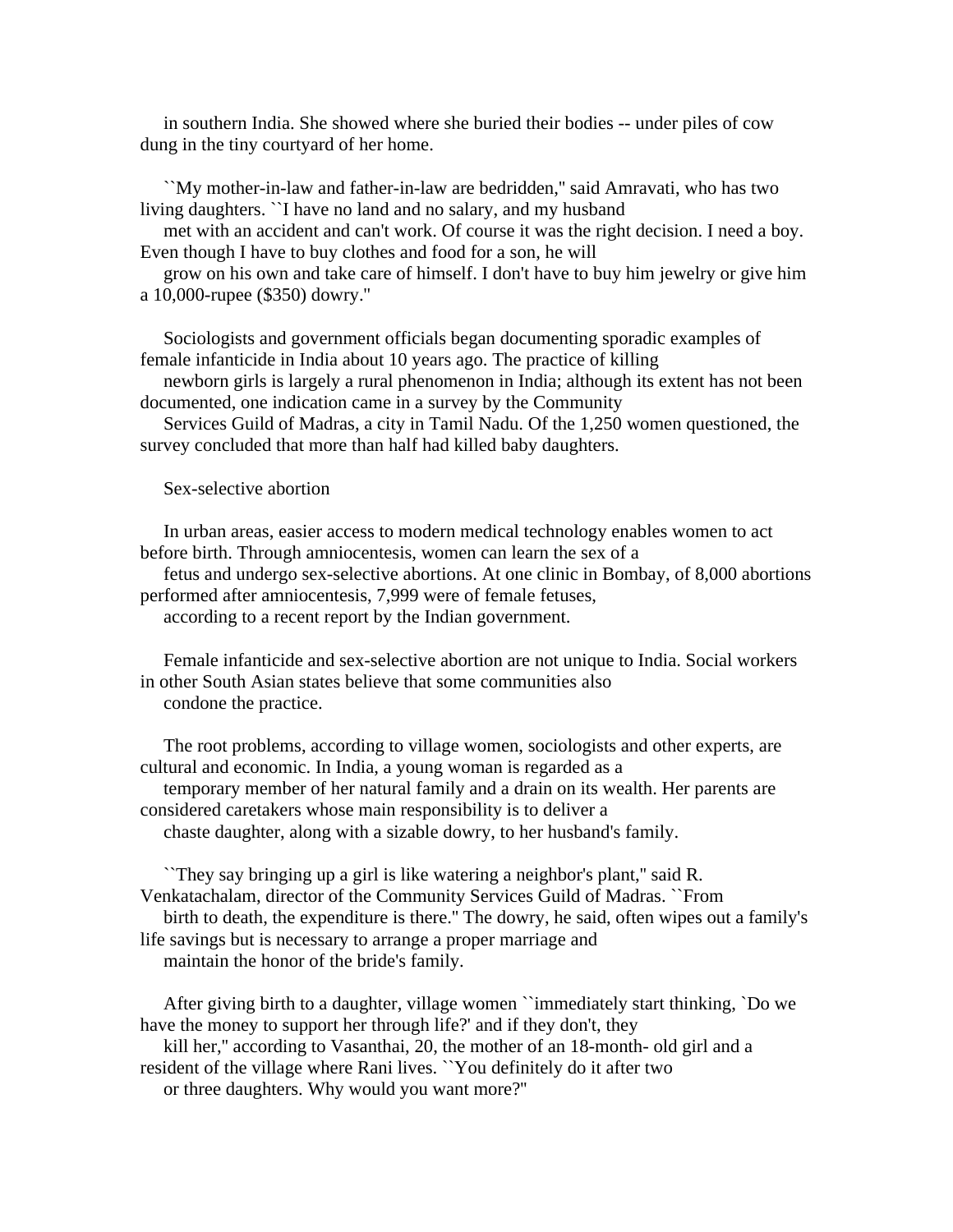Few activists or government officials in India see female infanticide as a law-andorder issue, viewing it instead as a social problem that should be

 eradicated through better education, family planning and job programs. Police officials say few cases are reported and witnesses seldom cooperate.

 ``There are more pressing issues,'' said a Madras police official. `Very few cases come to our attention. Very few people care.''

 Surviving childbirth is itself an achievement in South Asia for both mother and baby. One of every 18 women dies of a pregnancy-related cause, and more than one of every 10 babies dies during delivery.

 For female children, the survival odds are even worse. Almost one in every five girls born in Nepal and Bangladesh dies before age 5. In India, about one-fourth of the 12 million girls born each year die by age 15.

 The high death rates are not coincidental. Across the developing world, female children are fed less, pulled out of school earlier, forced into hard labor sooner and given less medical care than boys.

A girl's life

 Boys are generally breast-fed longer. In many cultures, women and girls eat leftovers after the men and boys have finished their meals.

 Women are often hospitalized only when they have reached a critical stage of illness, which is one reason so many mothers die in childbirth. Female

 children often are not hospitalized at all. A 1990 study of patient records at Islamabad Children's Hospital in Pakistan found that 71 percent of the

 babies admitted under age 2 were boys. For all age groups, twice as many boys as girls were admitted to the hospital's surgery, pediatric intensive care

 and diarrhea units. Mary Okumu, an official with the African Medical and Research Foundation in Nairobi, said that when a worker in drought-ravaged

 northern Kenya asked why only boys were lined up at a clinic, the worker was told that in times of drought, many families let their daughters die.

 ``Nobody will even take them to a clinic,'' Okumu said. ``They prefer the boy to survive.''

 For most girls, however, the biggest barrier -- and the one that locks generations of women into a cycle of discrimination -- is lack of education.

 Across the developing world, girls are withdrawn from school years before boys so they can remain at home and lug water, work the fields, raise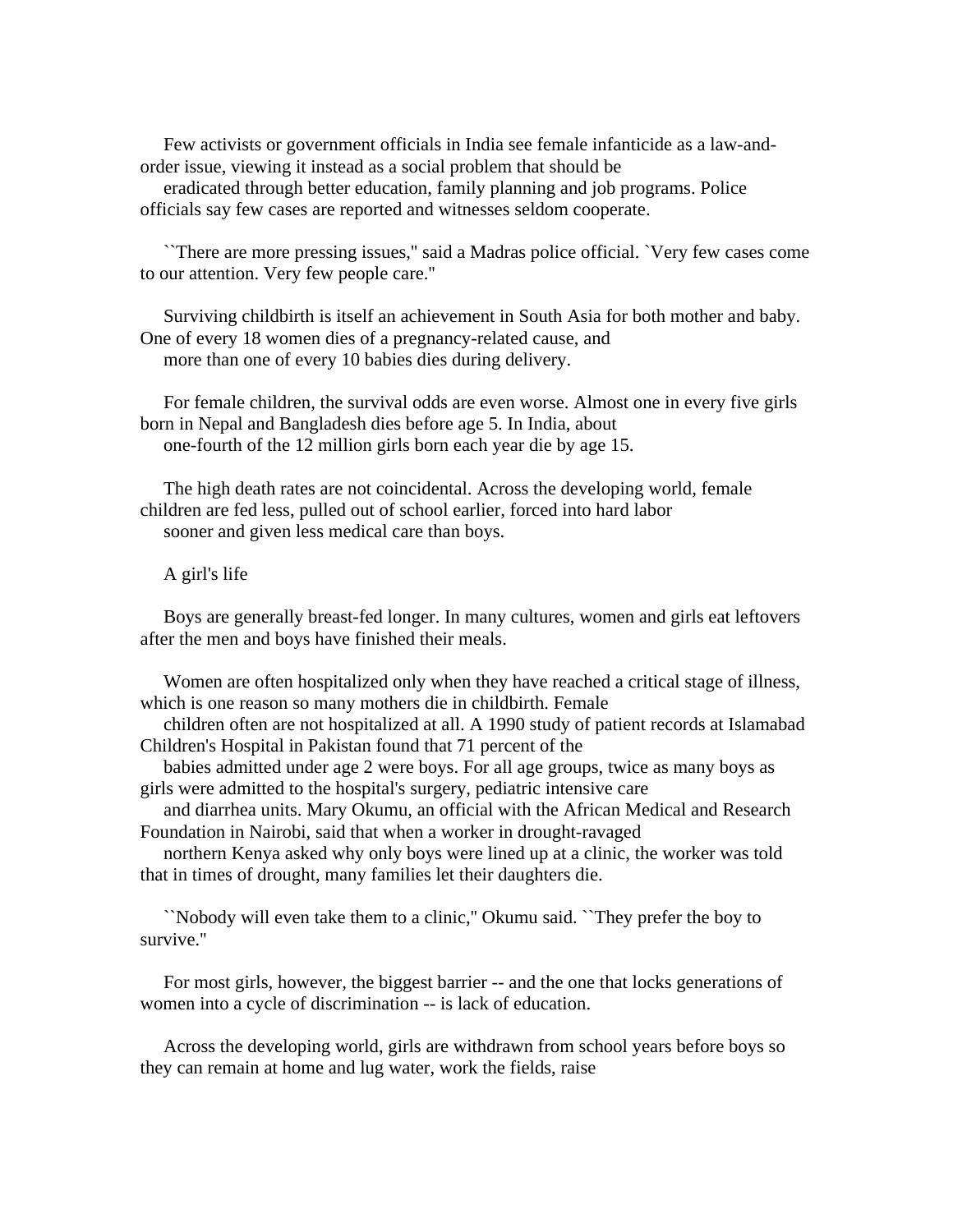younger siblings and help with other domestic chores. By the time girls are 10 or 12 years old, they may put in as much as an eight-hour workday,

studies show.

Held out of schools

 Statistics from Pakistan demonstrate the low priority given to female education: Only one-third of the country's schools -- which are sexually segregated

 -- are for women, and one-third of those have no building. Almost 90 percent of the women over age 25 are illiterate. In the predominantly rural state

of Baluchistan, less than 2 percent of women can read and write.

 Across South Asia, arranged marriages are the norm and can sometimes be the most demeaning rite of passage a woman endures. Two types are

 common: bride wealth, in which the bride's family essentially gives her to the highest bidder, and dowry, in which the bride's family pays exorbitant

amounts to the husband's family.

 In India, many men resort to killing their wives -- often by setting them afire -- if they are unhappy with the dowry. According to the country's Ministry

 of Human Resource Development, there were 5,157 dowry murders in 1991 -- one every hour and 42 minutes.

A pregnant life

 According to a 1988 report by India's Department of Women and Child Development: ``The Indian woman on an average has eight to nine

 pregnancies, resulting in a little over six live births, of which four or five survive. She is estimated to spend 80 percent of her reproductive years in

pregnancy and lactation.''

 A recent study of the small Himalayan village of Bemru by the New Delhi- based Center for Science and the Environment found that ``birth in most

 cases takes place in the cattle shed,'' where villagers believe that holy cows protect the mother and newborn from evil spirits. Childbirth is considered

 unclean, and the mother and their newborn are treated as ``untouchables'' for about two weeks after delivery.

 ``It does not matter if the woman is young, old or pregnant, she has no rest, Sunday or otherwise,'' the study said, noting that women in the village did

 59 percent of the work, often laboring 14 hours a day and lugging loads 1 1/2 times their body weight. ``After two or three . . . pregnancies, their

 stamina gives up, they get weaker, and by the late thirties are spent out, old and tired, and soon die.''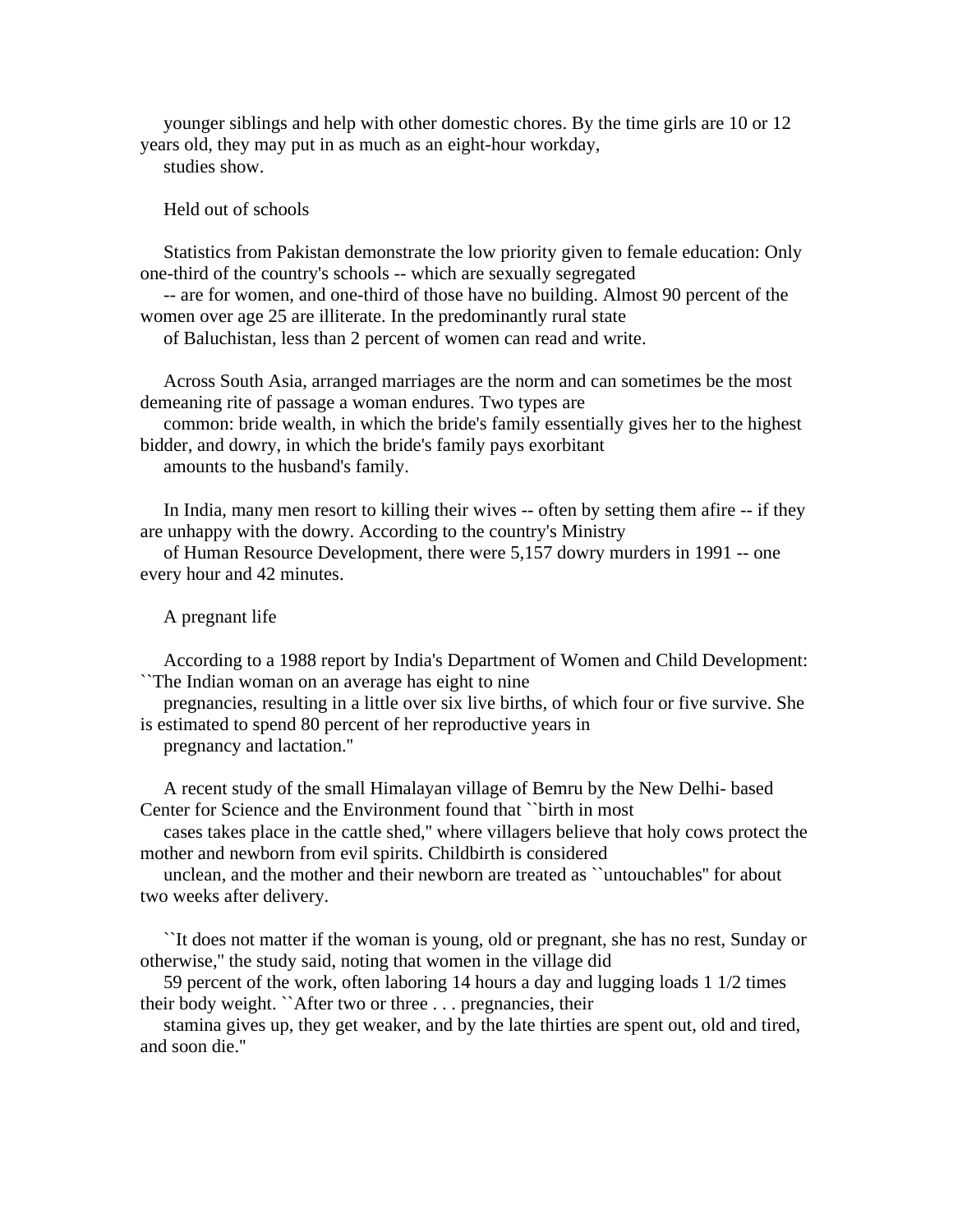In Kenya and Tanzania, laws prohibit women from owning houses. In Pakistan, a daughter legally is entitled to half the inheritance that a son gets when their parents die. In some criminal cases, testimony by women is legally given half the weight of a man's testimony, and compensation for the wrongful death of a woman is half that for the wrongful death of a man.

Widows weep

 After a lifetime of brutal physical labor, multiple births, discrimination and sheer tedium, what should be a woman's golden years often hold the worst

 indignities. In India, a woman's identity is so intertwined and subservient to her husband's that if she outlives him, her years as a widow are spent as a virtual nonentity.

 In previous generations, many women were tied to their husband's funeral pyres and burned to death, a practice called suttee that now rarely occurs.

 Today, some widows voluntarily shave their heads and withdraw from society, but more often a Spartan lifestyle is forced upon them by families and a society that place no value on old, single women.

 Widowhood carries such a stigma that remarriage is extremely rare, even for women who are widowed as teen-agers.

 In South Asia, women have few property or inheritance rights, and a husband's belongings usually are transferred to sons and occasionally daughters. A

 widow must rely on the largess of her children, who often cast their mothers on the streets.

 Thousands of destitute Indian widows make the pilgrimage to Vrindaban, a town on the outskirts of Agra where they hope to achieve salvation by

 praying to the god Krishna. About 1,500 widows show up each day at the ShriBhagwan prayer house, where in exchange for singing ``Hare Rama,

 Hare Krishna'' for eight hours, they are given a handful of rice and beans and 1.5 rupees, or about 5 cents.

 On a street there, an elderly woman waves a begging cup at passing strangers. ``I have nobody,'' said Paddo Chowdhury, 65, who became a widow at

 18 and has been in Vrindaban for 30 years. ``I sit here, shed my tears and get enough food one way or another.''

Divorce in Modern China. New York Times August 22, 1994

By SETH FAISON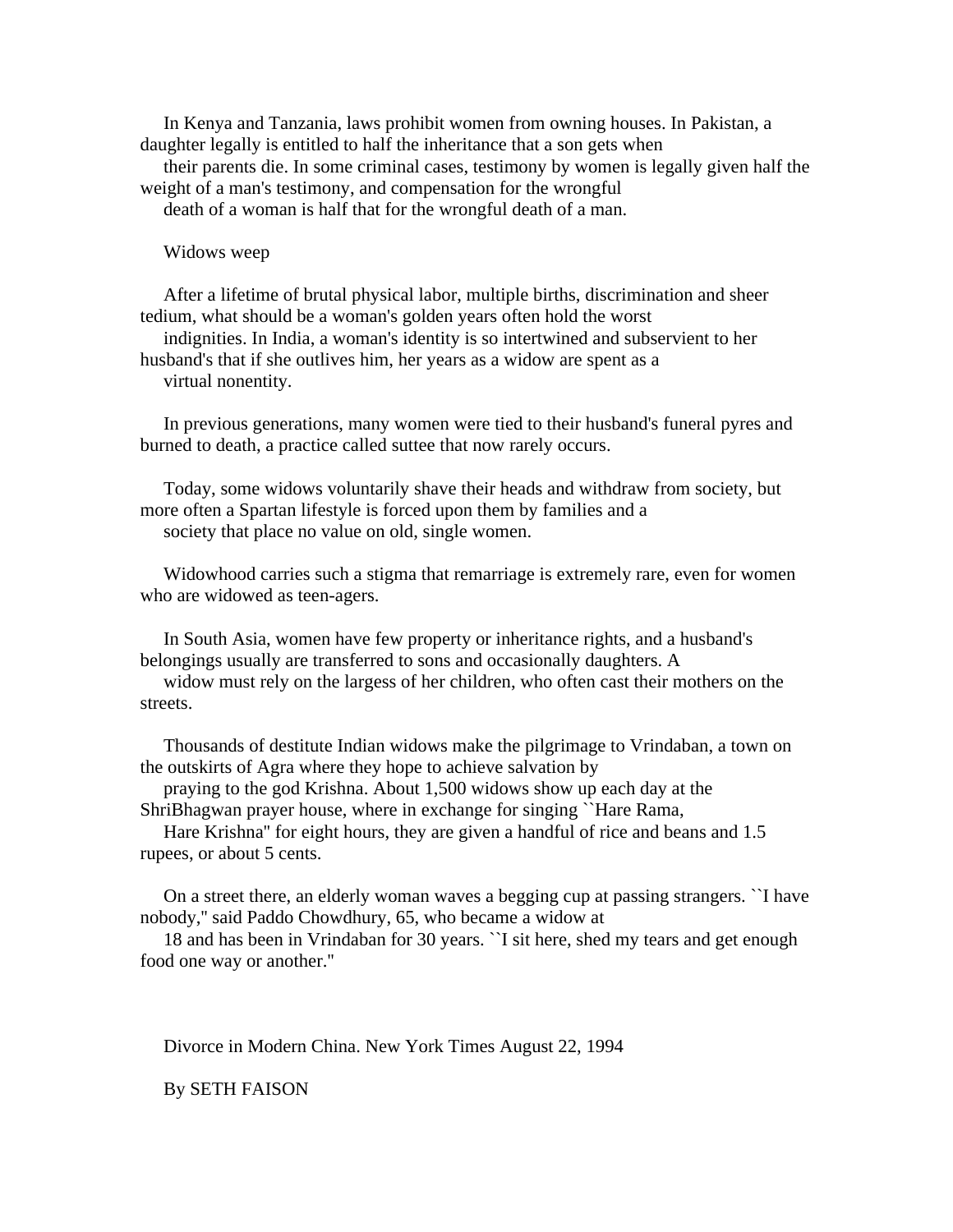c.1995 N.Y. Times News Service

 BEIJING - For centuries, ordinary Chinese have greeted each other on the street with a question that reflected the nation's primary concern: ``Chi le ma?'' or ``Have you eaten?''

 Now, according to a popular joke in Beijing, people who see a friend on the street voice a new concern with a new question: ``Li le ma?'' - ``Have you divorced?''

 In China, where rapid economic growth is creating new hopes and fears and where government interference in personal lives is receding daily, many

 Beijing residents say one of the most profound changes in their society is the surge in divorce.

 The divorce rate in Beijing leapt to 24.4 percent in 1994, more than double the 12 percent rate just four years ago, Beijing Youth Daily reported this

 month. Although statistics can be misleading - the divorce rate is measured by comparing the number of marriages and divorces in a given year -

officials say it is rising all over China, and faster in cities than in the countryside.

 The national divorce rate is now 10.4 percent, still far behind the United States, where the divorce rate rose sharply in the 1970s to around 50 percent, where it has remained.

 The U.N. conference on women, to be held here from Sept. 4 to 15, is expected to draw attention to the social and economic ills facing women in China and elsewhere.

 Yet for women in Beijing, the growing divorce rate is a reflection of a new social and economic freedom, of the rising expectations that women bring to

 marriage, and of damaging effects from what many Beijing residents say is a remarkable increase in adulterous affairs. More than 70 percent of

 divorces are now initiated by women, divorce lawyers say, and the most common reason given is that a husband has had an affair.

 ``Only a few years ago, people would let a temple be destroyed before they would let a marriage fail,'' said Pi Xiaoming, a leading divorce lawyer

 whose work at the East Beijing Women's Federation used to involve applying intense pressure on couples not to divorce.

 ``We did everything possible to keep people from separating,'' Ms. Pi said. ``If there was 1 percent chance of saving a marriage, we'd expend all our effort to overcome the 99 percent of difficulty.''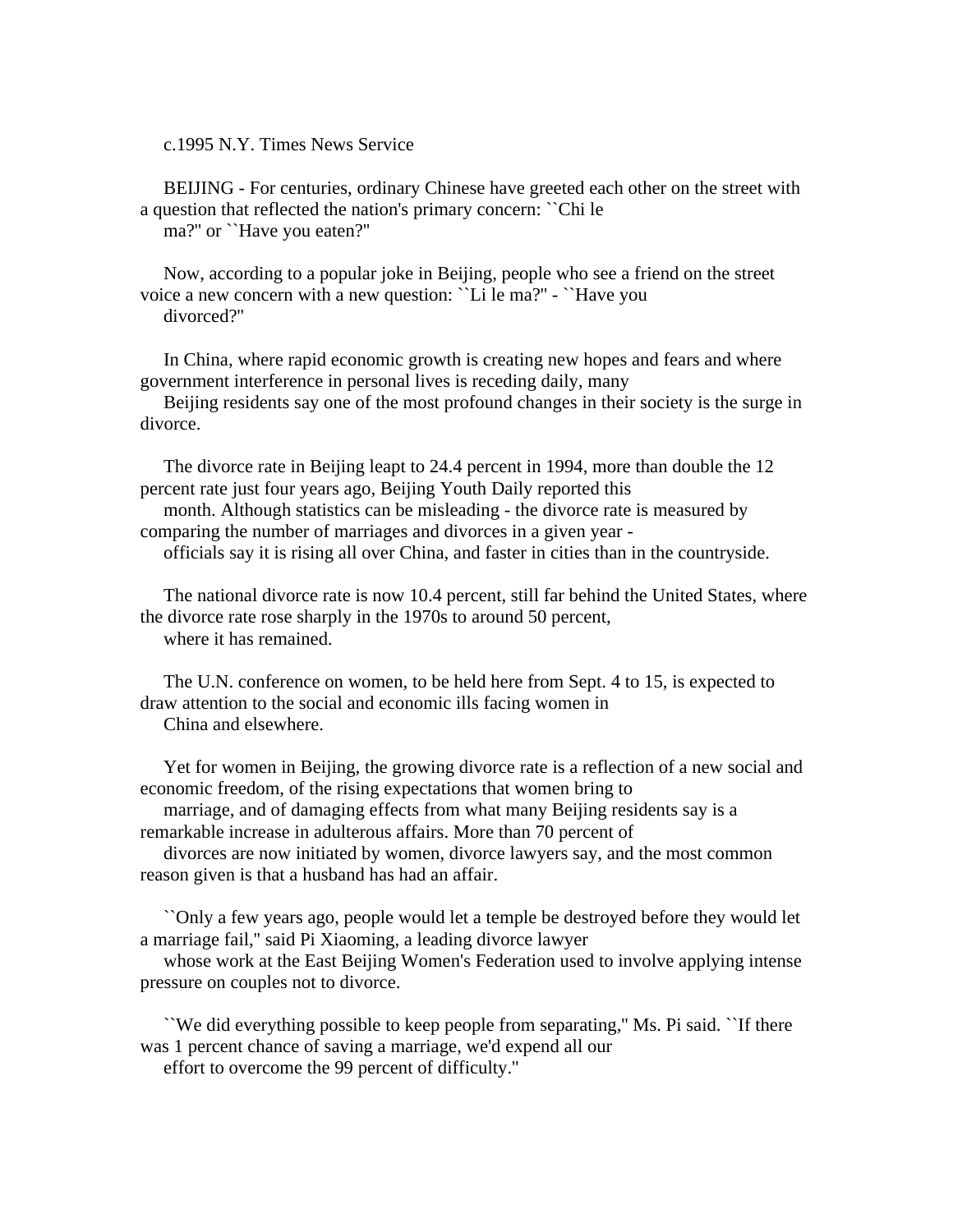Now, Ms. Pi and other government officials who once actively opposed divorce support it as an acceptable alternative to an unhappy marriage, and a

 divorce that once took years to win approval can now be processed in three days if both side agree. Many officials even recognize a positive side of divorce.

 ``The high rate of divorce reflects a kind of `master of my own fate' notion among urban residents,'' wrote the Beijing Youth Daily. ``From an overall perspective, the high rate of divorce represents a kind of social advancement.''

 But the government's shift in attitude is only one ingredient in the rising divorce rate. A larger one seems to be growing demands by women in an era of expanding opportunity.

 ``My husband used to say, `You have your job, your study overseas, a roof over your head, what more do you want?' '' said Liang Hua, 41, who

 divorced last year. ``What I wanted was a husband who didn't sit at home all day, watching sports on television.''

 If most Chinese men still look for a stable home and a reliable mother for their children, several women in different professions agreed, women who

 used to be content with a steady family income now want more: romance, sex, and affection.

 ``My husband never kissed me, not once,'' said Lan Ding, 40, a self-employed tailor who said she had divorced her husband, an air force officer.

 because of the way he treated her. ``We had a child, but he never kissed me. I only learned how to do that much later.''

 One of the most popular books in Beijing this year is ``The Bridges of Madison County,'' the American best seller whose story of a midlife affair that

 brings romance to a woman's life clearly struck a chord here. Several women said they had spent evenings sitting around with friends, debating whether

the romance described in the book is possible in marriage.

 ``Before, marriage was very stable, but the quality was very low,'' said Wang Xingjuan, who listens to hundreds of complaints each month on the

 women's hot line she runs in Beijing. ``It was something you did and didn't think about. Now, people have high expectations from marriage.''

 Ms. Wang also said that most Chinese women traditionally had sex only for the purpose of bearing children. But China's one-child policy, while resisted

 by many women in the countryside, has made urban women freer both to pursue careers and to pursue sex. ``Now it's for pleasure, for health,'' Ms.

Wang said.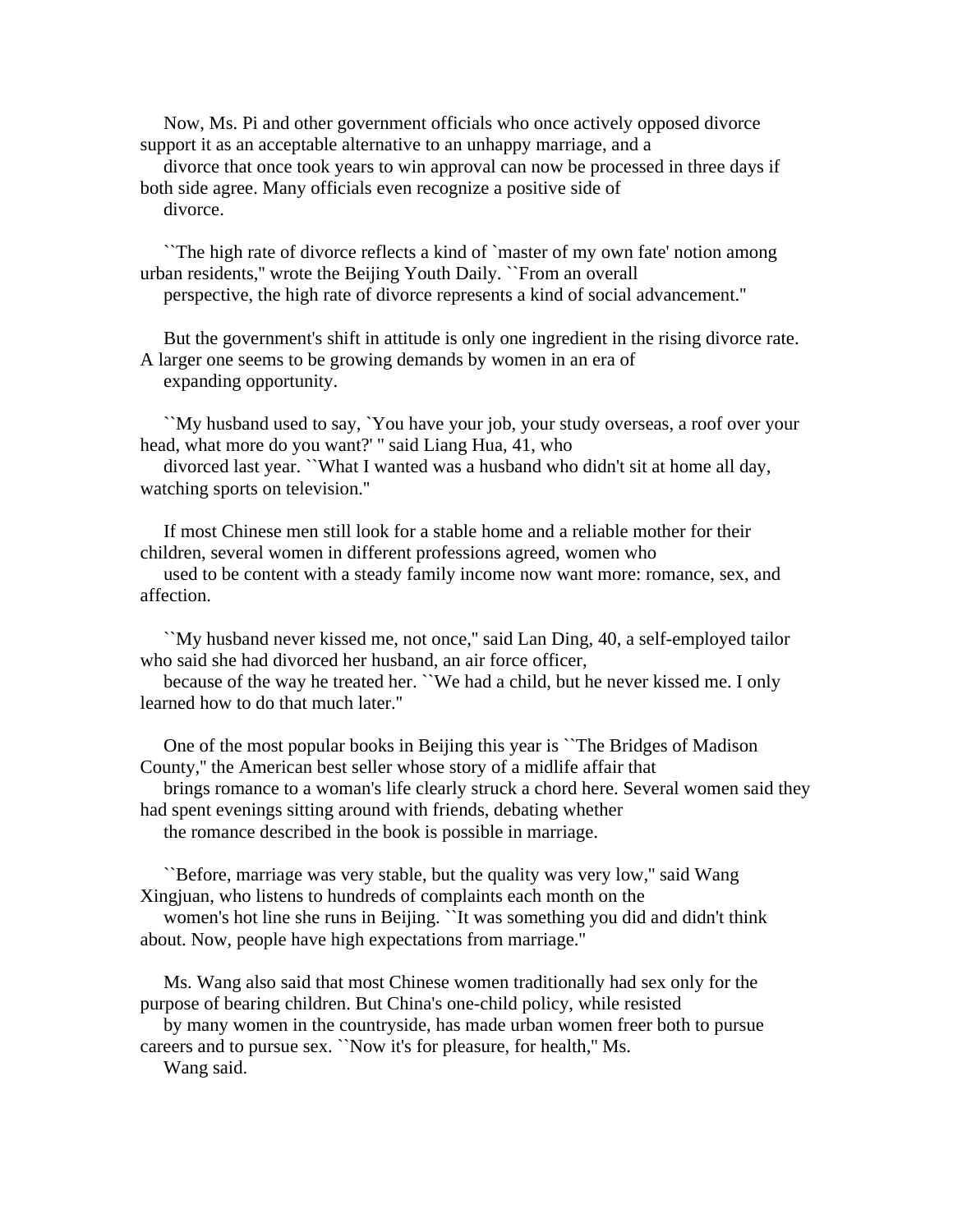Wu Liyong, a 36-year-old director of a food products company in Beijing, said one of the causes of her divorce earlier this year, after 12 years of marriage, was an unsatisfactory sex life.

 ``We were taught that the man is the one to intitiate sex,'' she said. ``I didn't say anything for a long time. But when I finally talked about it with my friends, they told me I was stupid. I feel like I wasted 10 years.''

 If China's economic reforms have brought greater independence to women in some ways - more choice of career, place to live, husband, lover - they have also brought women a greater danger of unemployment than men face.

 At the same time, the loosening of government control has also meant a resurgence of traditional attitudes among men: that money means access to women.

 ``Men like to see women as objects,'' said Feng Yuan, an editor at China Women's News who has written extensively on how social changes affect

women. ``They feel that the more they achieve, the more ability or charisma they have.''

 A 32-year-old man who works for a securities company in Shanghai said that he was faithful to his wife during the three years they dated before

marriage, but that he started having affairs about six months afterward.

 ``Chinese men need other women,'' said the man, who added that many of his friends feel the same way. ``Family life is one thing; life outside is

another. You don't have to hide it; everyone at work knows who my girlfriend is.''

 Part of the broader problem, both women and men say, is that Chinese society does not teach men to treat their wives well.

 ``My husband was a good worker, a good son to his parents, a good father to his son, and a terrible husband,'' said Ms. Lan, the woman who

divorced an air force officer. ``That's what our society teaches men to do.''

 Ms. Feng, the newspaper editor, thinks that one of several causes of the rising divorce rate is the influx of books and movies from the West.

 ``Ten years ago, the government blamed affairs on `bourgeois liberalization,' '' code words for Western influence, she said. ``But it was

 counterproductive because it made a lot of people think, now that capitalism is OK, it's also OK to have affairs, too.''

 The current surge in divorce is not the first in modern China. The 1950 constitution and a new marriage law, which redefined rights within families,